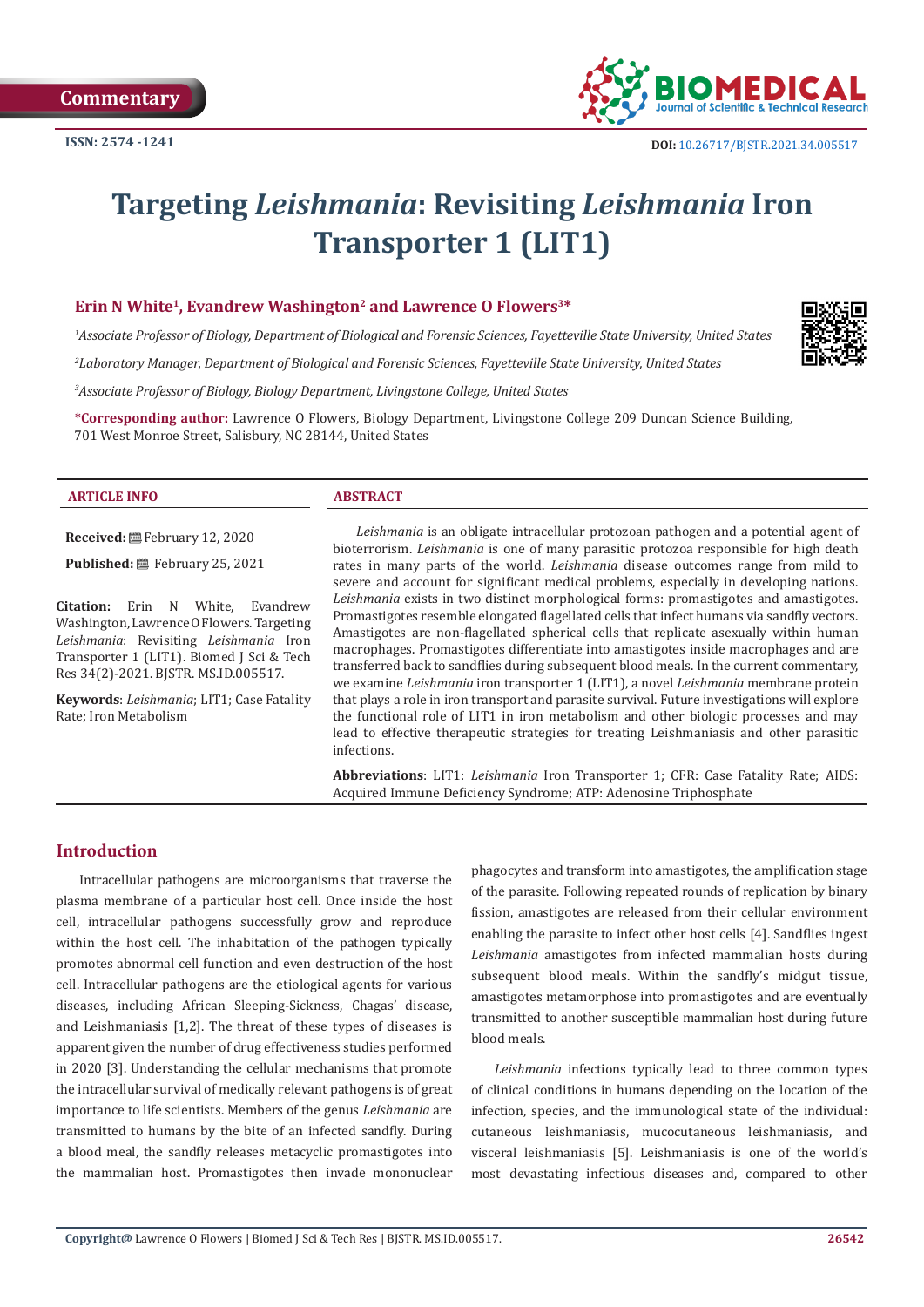protozoan diseases, has been shown to have higher case fatality rates (Figure 1). The case fatality rate (CFR) is an epidemiological parameter that estimates the number of deaths from confirmed positive disease cases. CFRs proffer information regarding the public health threat and are used in classification schemes [6]. Leishmaniasis is also considered an opportunistic disease and is a significant cause of death in persons suffering from acquired immune deficiency syndrome (AIDS). With recent military efforts worldwide, the spread of leishmaniasis to U.S. military personnel has become a legitimate concern. At present, there are no effective human vaccines for the treatment of leishmaniasis. *Leishmania*host cell interactions are well coordinated molecular gambits involving ligands on the surface of the protozoan parasite and cell surface host proteins [7,8]. Transition into vertebrate cellular environments not only provides a strategy for parasite amplification and avoidance of immune detection, but intracellular invasion also allows *Leishmania* to be transported to secondary and tertiary sites within the mammalian anatomic framework.



**Figure 1:** Case fatality rates (CFR) for protozoan parasites. The figure shows low to high case fatality rates expressed as percentages for

- (A) schistosomiasis,
- (B) malaria,
- (C) cutaneous leishmaniasis,
- (D) visceral leishmaniasis, and
- (E) trypanosomiasis.

Immune responses to *Leishmania* involve cytokine activation of signaling pathways that promote apoptosis of phagocytes, nitric oxide production, inflammation, and proliferation of Type 1 T helper (Th1) cells. Many studies have demonstrated that *Leishmania* parasites block or activate essential signal transduction pathways that mediate antileishmanial processes and thereby evade host cell intracellular parasite suppression mechanisms [9,10]. Specifically, earlier studies have demonstrated that *Leishmania* can block the JAK-STAT signaling pathway and other signaling pathways to enhance infection, survival, and proliferation in host macrophages [11-13]. Several *Leishmania* species have been sequenced, which have allowed molecular parasitologists opportunities to investigate critical genetic mechanisms and protein structure.

# *Leishmania* **Iron Transporter 1 (LIT1)**

Iron metabolism is paramount for intracellular parasites, including *Leishmania*, Trypanosoma, and Schistosoma [14]. Iron metabolism involves the transportation of useable forms of iron to specific cells and biological compartments. Iron utilization

mediates homeostasis, promotes critical physiologic processes, and facilitates parasite replication. Iron also mediates the precise functioning of essential metabolic processes, including adenosine triphosphate (ATP) biosynthesis. Despite the enormous indispensability of iron, *Leishmania* cannot produce iron in vivo [15]. Additionally, the kinetoplastid parasites cannot store iron for later use. Macrophages engage in strategies to limit iron availability during intracellular habitation to starve infectious agents, thereby limiting growth and increasing innate immunity mediated by signal transduction pathways [16]. For *Leishmania* species, iron transport is further complicated because the protozoan must compete for iron with the host macrophage. The intraspecific competition for iron between the protozoan parasite and human cells is intriguing and the subject of several informative review articles [17,18]. Studies show that iron uptake and storage are essential for amastigote amplification within the phagocytic vacuole.

LIT1 is a *Leishmania*-specific membrane protein implicated in the recruitment of iron ions ( $Fe<sup>2+</sup>$ ) inside the macrophage [19].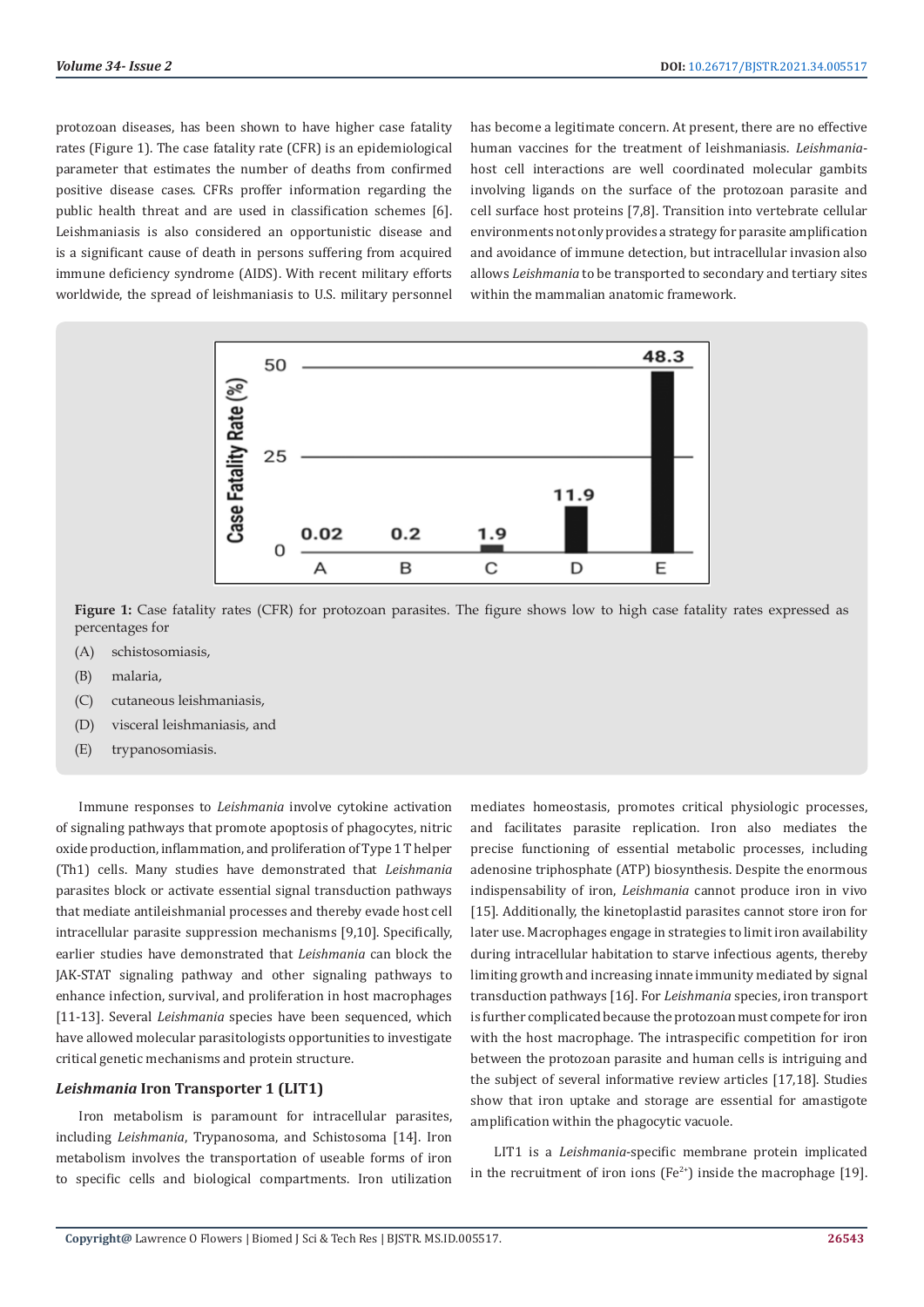LIT1 promotes efficient uptake of iron, which is essential for *Leishmania* survival and replication inside the macrophage's harsh intracellular compartment [20,21]. Putative LIT1 functionality was elucidated when using sequence homology; it was determined that the IRT1 (iron-regulated transporter 1) gene in Arabidopsis thaliana was similar [20]. Accordingly, LIT1 and IRT1 are members of the ZIP protein family that consist of eukaryotic metal transport transmembrane polypeptides with extensive extracellular and cytoplasmic peptide components [22]. Seminal investigations involving LIT1 mutational analysis provided clues as to the functional aspects of LIT1. Using *Leishmania* amazonensis, researchers showed that LIT1 gene deletions were sufficient to decrease amastigote proliferation. Reduction of amastigotes also reduces virulence as the outward appearance of LIT1 deletion mice showed less cutaneous wounds than mice infected with wild-type parasites [20]. It is unknown if LIT1 mutations or LIT1 gene deletions impact amastigote translocation to the arthropod vector or morphologic transformation in the sandfly. Currently, there are no studies that examine the use of chemicals or molecular therapeutics to target LIT1 precisely; however, studies have explored using quercetin to inhibit iron metabolism. In one such study, quercetin was shown to suppress amastigote division by altering a key enzyme in iron metabolism, ribonucleotide reductase [23].

# **Conclusion**

*Leishmania* species are pathogenic protozoans that have evolved as successful intracellular parasites that preferentially target mammalian macrophages and other immune cellular effectors. *Leishmania* continues to infect and kill humans every year in high numbers. Vector control and drug regimens form the basis of leishmaniasis reduction methods. Once inside the host cell, intracellular pathogens grow and reproduce. The inhabitation of the pathogen typically promotes abnormal cell function and even destruction of the host cell. Each form of *Leishmania* is morphologically distinct and highly adapted for survival in the host. LIT1 proteins of *Leishmania* species are vital proteins that regulate iron metabolism in these intramacrophage parasites. Comparing the amino acid sequences of LIT1 proteins across different *Leishmania* species will expand our understanding of the LIT1 protein structure. Analysis of the amino acid sequences will also improve our comprehension of the function of LIT1 and help biologists identify similar proteins in the trypanosomatid family and other eukaryotic species. No drugs or molecular compounds have been shown to bind directly to LIT1 and reduce its effectiveness as an iron transporter. However, it may be possible to use amino acid sequence data and protein informatics software to search for potential LIT1 binding partners to treat leishmaniasis.

In this commentary, the authors focused on LIT1 as a potential therapeutic target. In addition to targeting LIT1, other complementary proteins such as the *Leishmania* iron regulator 1 (LIR1), a cytoplasmic-membrane protein found in promastigotes and amastigotes that prevents iron toxicity [24] and ferric reductase (LFR1), an enzyme that transfers an electron to iron (e.g.,  $Fe^{3+}$  to  $Fe<sup>2+</sup>$ ) are also latent targets [15]. It is also quite possible to employ an mRNA vaccine strategy similar to the currently used approach to defeat the COVID-19 pandemic [25] and generate an mRNA vaccine that directs the human body to produce antibodies to identify and eliminate trypanosomatid protein signatures crucial in iron metabolism. Targeting LIT1 and other proteins involved in iron homeostasis may be beneficial to disrupting essential *Leishmania* propagation processes.

# **Acknowledgement**

This work was supported by a Livingstone College grant funded by the National Science Foundation (HRD-1533536).

### **References**

- 1. [Kaufer A, Ellis J, Stark D, Barratt J \(2017\) The evolution of trypanosomatid](https://pubmed.ncbi.nlm.nih.gov/28595622/) [taxonomy. Parasites & Vectors 10\(1\): 287.](https://pubmed.ncbi.nlm.nih.gov/28595622/)
- 2. [Walker D, Oghumu S, Gupta G, Mc Gwire B, Drew M, et al. \(2014\)](https://pubmed.ncbi.nlm.nih.gov/24221133/) [Mechanisms of cellular invasion by intracellular parasites. Cellular and](https://pubmed.ncbi.nlm.nih.gov/24221133/) [Molecular Life Sciences 71\(7\): 1245-1263.](https://pubmed.ncbi.nlm.nih.gov/24221133/)
- 3. Peniche A, Osorio E, Melby P, Travi B (2020) Efficacy of histamine H1 receptor antagonists azelastine and fexofenadine against cutaneous Leishmania major infection. Public Library of Science Neglected Tropical Diseases 14(8): 1-17.
- 4. [Chang K, Reed S, Mc Gwire B, Soong L \(2003\) Leishmania model for](https://pubmed.ncbi.nlm.nih.gov/12659975/) [microbial virulence: The relevance of parasite multiplication and](https://pubmed.ncbi.nlm.nih.gov/12659975/) [pathoantigenicity. Acta Tropica 85\(3\): 375-390.](https://pubmed.ncbi.nlm.nih.gov/12659975/)
- 5. Mansueto P, Vitale G, Di Lorenzo G, Rini GB, Mansueto S, et al. (2007) Immunopathology of leishmaniasis: An update. International Journal of Immunopathology and Pharmacology 20(3): 435-445.
- 6. Kanyina E (2020) Characterization of visceral leishmaniasis outbreak, Marsabit County, Kenya, 2014. BMC Public Health 20(1): 1-8.
- 7. [Almeida MC, Vilhena V, Barral A, Barral Netto M \(2003\) Leishmanial](https://pubmed.ncbi.nlm.nih.gov/14762510/) [infection: Analysis of its first steps. A review. Memorias do Instituto](https://pubmed.ncbi.nlm.nih.gov/14762510/) [Oswaldo Cruz 98\(7\): 861-870.](https://pubmed.ncbi.nlm.nih.gov/14762510/)
- 8. [Conceição Silva F, Morgado FN \(2019\)](https://www.ncbi.nlm.nih.gov/pmc/articles/PMC6761226/) *Leishmania* spp-host interaction: [There is always an onset, but is there an end? Frontiers in Cellular and](https://www.ncbi.nlm.nih.gov/pmc/articles/PMC6761226/) [Infection Microbiology 9: 1-14.](https://www.ncbi.nlm.nih.gov/pmc/articles/PMC6761226/)
- 9. Olivier M, Gregory D, Forget G (2005) Subversion mechanisms by which Leishmania parasites can escape the host immune response: A signaling point of view. Clinical Microbiology Reviews 18(2): 293-305.
- 10. Forget G, Gregory DJ, Whitcombe L A, Olivier M (2006) Role of host protein tyrosine phosphatase SHP-1 in Leishmania donovani-induced inhibition of nitric oxide production. Infection and Immunity 74(11): 6272-6279.
- 11. Forget G, Gregory DJ, Olivier M (2005) Proteasome-mediated degradation of STAT1alpha following infection of macrophages with Leishmania donovani. Journal of Biological Chemistry 280(34): 30542-30549.
- 12. [Denkers E, Butcher B \(2005\) Sabotage and exploitation in macrophages](https://pubmed.ncbi.nlm.nih.gov/15639739/) [parasitized by intracellular protozoans. Trends in Parasitology 21\(1\):](https://pubmed.ncbi.nlm.nih.gov/15639739/) [35-41.](https://pubmed.ncbi.nlm.nih.gov/15639739/)
- 13. [Gazzinelli RT, Denkers EY \(2006\) Protozoan encounters with toll-like](https://www.nature.com/articles/nri1978) [receptor signalling pathways: Implications for host parasitism. Nature](https://www.nature.com/articles/nri1978) [Reviews Immunology 6\(12\): 895-906.](https://www.nature.com/articles/nri1978)
- 14. [Glanfield A, Mc Manus DP, Anderson GJ, Jones MK \(2007\) Pumping iron:](https://pubmed.ncbi.nlm.nih.gov/17962074/) [A potential target for novel therapeutics against schistosomes. Trends in](https://pubmed.ncbi.nlm.nih.gov/17962074/) [Parasitology 23\(12\): 583-588.](https://pubmed.ncbi.nlm.nih.gov/17962074/)